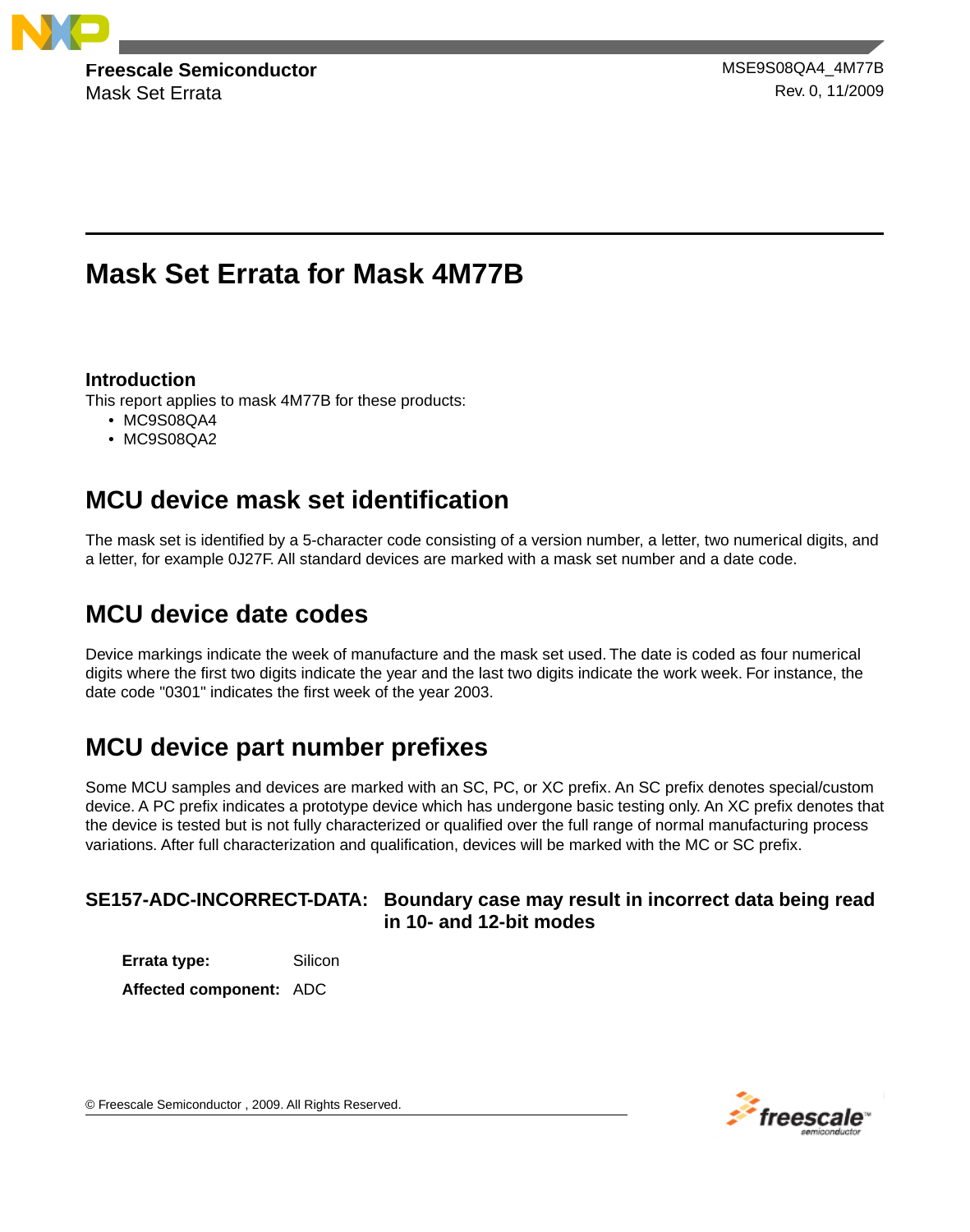

| <b>Description:</b> | In normal 10-bit or 12-bit operation of the ADC, the coherency mechanism<br>will freeze the conversion data such that when the high byte of data is read,<br>the low byte of data is frozen, ensuring that the high and low bytes represent<br>result data from the same conversion.                                                                                                                                                                                                                   |
|---------------------|--------------------------------------------------------------------------------------------------------------------------------------------------------------------------------------------------------------------------------------------------------------------------------------------------------------------------------------------------------------------------------------------------------------------------------------------------------------------------------------------------------|
|                     | In the errata case, there is a single-cylce (bus clock) window per conversion<br>cycle when a high byte may be read on the same cycle that subsequent a<br>conversion is completing. Although extremely rare due to the precise timing<br>required, in this case, it is possible that the data transfer occurs, and the low<br>byte read may be from the most recently completed conversion.                                                                                                           |
|                     | In systems where the ADC is running off the bus clock, and the data is read<br>immediately upon completion of the conversion, the errata will not occur.<br>Also, in single conversion mode, if the data is read prior to starting a new<br>conversion, then the errata will not occur.                                                                                                                                                                                                                |
|                     | The errata does not impact 8-bit operation.                                                                                                                                                                                                                                                                                                                                                                                                                                                            |
|                     | Introducing significant delay between the conversion completion and reading<br>the data, while a following conversion is executing/pending, could increase<br>the probability for the errata to occur. Nested interrupts, significant differences<br>between the bus clock and the ADC clock, and not handling the result register<br>reads consecutively, can increase the delay and therefore the probability of<br>the errata occuring.                                                             |
| Workaround:         | Using the device in 8-bit mode will eliminate the possibility of the errata<br>occuring.                                                                                                                                                                                                                                                                                                                                                                                                               |
|                     | Using the ADC in single conversion mode, and reading the data register prior<br>to initiating a subsequent conversion will eliminate the possibility of the errata<br>occuring.                                                                                                                                                                                                                                                                                                                        |
|                     | Minimizing the delay between conversion complete and processing the data<br>can minimize the risk of the errata occuring. Disabling interrupts on higher<br>priority modules and avoiding nested interrupts can reduce possible<br>contentions that may delay the time from completing a conversion and<br>handling the data. Additionally, increasing the bus frequency when running<br>the ADC off the asynchronous clock, may reduce the delay from conversion<br>complete to handling of the data. |
|                     |                                                                                                                                                                                                                                                                                                                                                                                                                                                                                                        |

## **SE156-ADC-COCO: COCO bit may not get cleared when ADCSC1 is written to**

| Errata type: | Silicon |
|--------------|---------|
|--------------|---------|

**Affected component:** ADC

If an ADC conversion is near completion when the ADC Status and Control 1 Register (ADCSC1) is written to (i.e., to change channels), it is possible for the conversion to complete, setting the COCO bit, before the write instruction **Description:** is fully executed. In this scenario, the write may not clear the COCO bit, and the data in the ADC Result register (ADCR) will be that of the recently completed conversion.

> If interrupts are enabled, then the interrupt vector will be taken immediately following the write to the ADCSC1 register.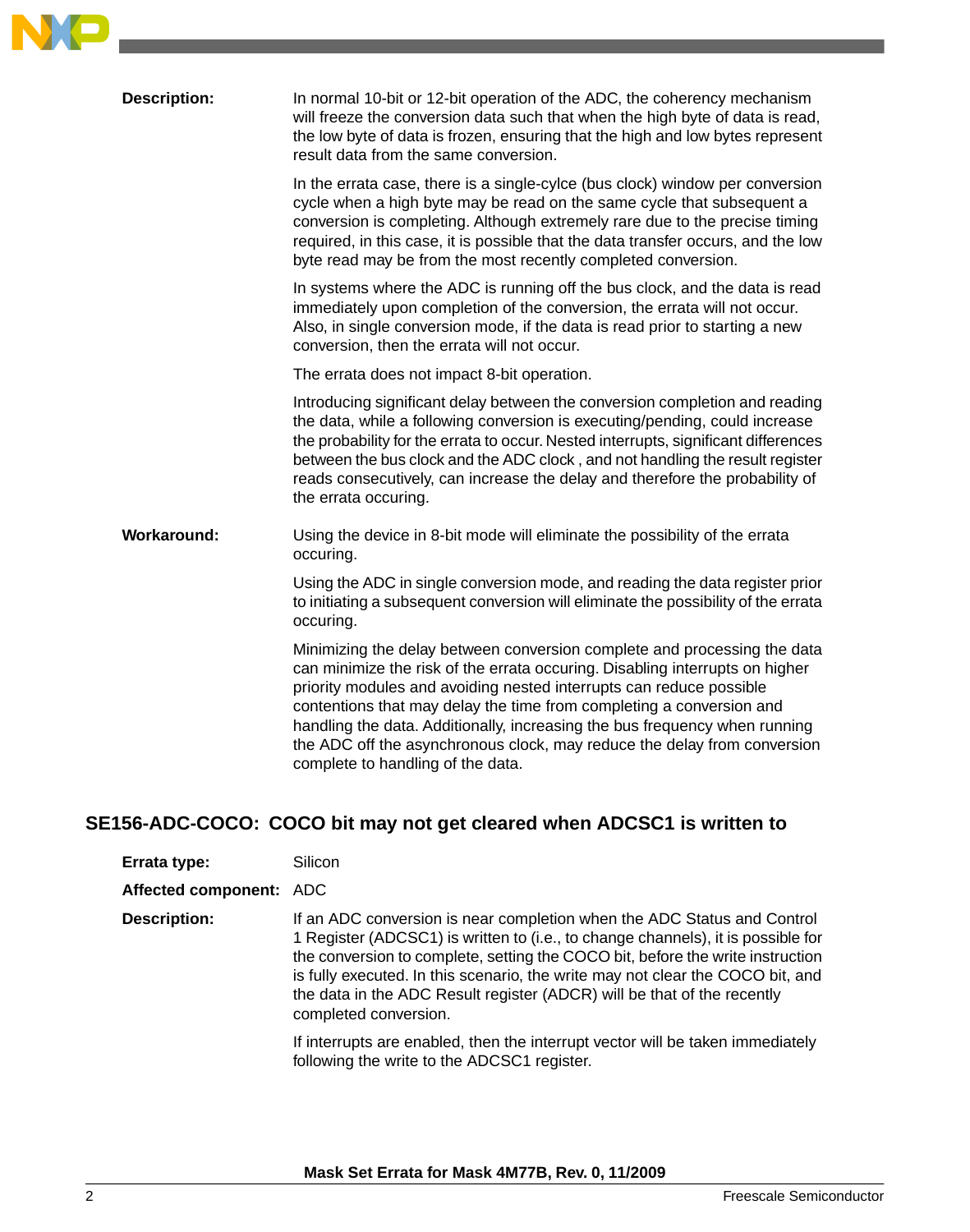

It is recommended when writing to the ADCSC1 to change channels or stop continuous conversion, that you write to the register twice. The first time should be to turn the ADC off and disable interrupts, and the second should be to select the mode/channel and re-enable the interrupts. **Workaround:**

## **SE133-FLASH: Unexpected Flash Block Protection Errors**

| Errata type:              | Silicon                                                                                                                                                                                                                                                                                                                                                                                                                                                                                                                                                                                                                                                                                                                                                                                                          |  |
|---------------------------|------------------------------------------------------------------------------------------------------------------------------------------------------------------------------------------------------------------------------------------------------------------------------------------------------------------------------------------------------------------------------------------------------------------------------------------------------------------------------------------------------------------------------------------------------------------------------------------------------------------------------------------------------------------------------------------------------------------------------------------------------------------------------------------------------------------|--|
| Affected component: Flash |                                                                                                                                                                                                                                                                                                                                                                                                                                                                                                                                                                                                                                                                                                                                                                                                                  |  |
| <b>Description:</b>       | If a portion of the nonvolatile memory (NVM) is block protected, unexpected<br>flash block protect violation (FPVIOL) errors can result. These errors can<br>occur during an attempt to program or erase locations in areas of the NVM<br>that are not block protected. Software methods can be used to avoid this<br>potential problem. The problem is more likely to be seen on devices that have<br>multiple nonvolatile blocks, including devices with two or more separate flash<br>blocks or with flash plus EEPROM. If block protection is not enabled, no errors<br>occur.                                                                                                                                                                                                                               |  |
|                           | This error is related to logic that compares current block protection settings<br>to an internally latched address. This internal address is written (latched) at<br>reset, at the end of most flash commands, and whenever there is a write to<br>a location in NVM. If a read access to the partially protected NVM is performed<br>immediately before the write to unprotected memory that starts a new flash<br>command, the erroneous address that was previously in the internal latch<br>can cause a false indication of a protection violation. A short sequence of<br>instructions can be performed before starting normal flash commands to<br>ensure that the address in the internal latch is not a protected address.                                                                               |  |
| Workaround:               | The preferred workaround starts a command to a known unprotected address<br>(which internally latches the known-unprotected address), forces an access<br>error to abort that command, and then clears the resulting error flags before<br>starting any new flash command. This workaround assumes the H:X index<br>register points to the location or sector you want to program or erase, and<br>accumulator A has the data value you plan to write to that location. Start your<br>program or erase routine with the following instructions.<br><b>STA</b><br>; latch the unprotected address from H:X<br>, X<br>ibrief delay to allow the command<br><b>NOP</b><br>state machine to start<br><b>STA</b><br>; intentionally cause an access<br>, X<br>error to abort this command<br>the property of the con- |  |

| error to abort this command |                     |                                                             |
|-----------------------------|---------------------|-------------------------------------------------------------|
|                             | PSHA                | itemporarily save data value                                |
|                             | LDA                 | $\#$ \$30 ;1's in PVIOL and ACCERR bit                      |
| positions                   |                     |                                                             |
|                             | STA<br>PULA         | FSTAT <i>i</i> clear any error flags<br>irestore data value |
|                             | STA<br>$\mathbf{X}$ | ;STEP 1 write data to start new                             |
| command                     |                     |                                                             |

The only new instructions compared to the normal routine for flash commands are the first three instructions, which take three bytes of code space and five bus cycles.These instructions may be located anywhere in memory, including in the protected area of the flash memory.

# **SE110-TPM: PWM Boundary Case Issues in HCS08 Timer PWM Module (TPM)**

### **Mask Set Errata for Mask 4M77B, Rev. 0, 11/2009**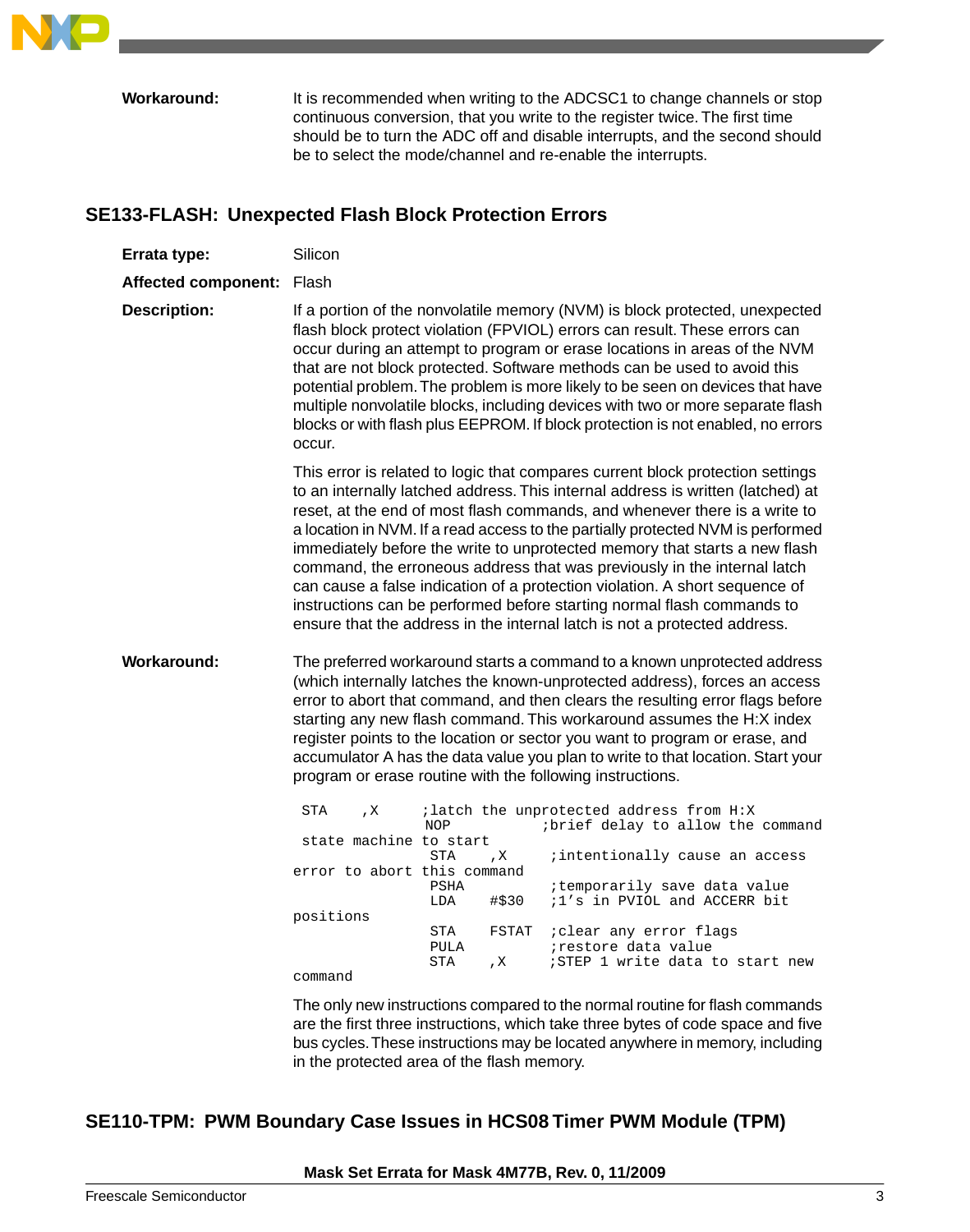| Errata type:            | Silicon                                                                                                                                                                                                                                                                                                                                                                                                                                                                                                                                                                                                                                                                                                                                                                                                                                                                                                                                                                                                                                                                                                          |
|-------------------------|------------------------------------------------------------------------------------------------------------------------------------------------------------------------------------------------------------------------------------------------------------------------------------------------------------------------------------------------------------------------------------------------------------------------------------------------------------------------------------------------------------------------------------------------------------------------------------------------------------------------------------------------------------------------------------------------------------------------------------------------------------------------------------------------------------------------------------------------------------------------------------------------------------------------------------------------------------------------------------------------------------------------------------------------------------------------------------------------------------------|
| Affected component: PWM |                                                                                                                                                                                                                                                                                                                                                                                                                                                                                                                                                                                                                                                                                                                                                                                                                                                                                                                                                                                                                                                                                                                  |
| <b>Description:</b>     | This errata describes boundary case issues that primarily affect the<br>center-aligned PWM mode of operation. While investigating these issues,<br>additional, less significant, issues were discovered. These will be explained,<br>although they should not cause any significant problems in normal<br>applications.                                                                                                                                                                                                                                                                                                                                                                                                                                                                                                                                                                                                                                                                                                                                                                                          |
|                         | In center-aligned PWM mode, the timer counter counts up until it reaches the<br>modulo value in TPMMODH:TPMMODL, reverses direction, and then counts<br>down until it reaches zero, where it reverses and counts up again. A period<br>of the PWM output is centered around the leading edge of the zero count and<br>the period is considered to start when the count changes from<br>TPMMODH:TPMMODL-1 to TPMMODH:TPMMODL (the same point where<br>the counter changes from up-counting to down-counting). The zero value and<br>the maximum modulo value occur for only one timer count cycle each, while<br>all other values occur twice (once during the down-counting phase and again<br>during the up-counting phase). Therefore, the total period of the PWM signal<br>is two times the value in TPMMODH:TPMMODL.                                                                                                                                                                                                                                                                                        |
|                         | The value on each TPM timer output pin is controlled by an internal flip-flop<br>that is cleared at reset but is not readable by software. These internal flip-flops<br>change state when timer output compare events or PWM duty cycle compare<br>events occur (when the channel value registers match the timer count<br>registers). This leads to these outputs remaining in a previous state until a<br>compare event occurs after changing the configuration of the timer system.<br>When the timer is initialized the first time after a reset, the state of these<br>output flip-flops is known to be reset (logic low). If the configuration is changed<br>after the channel has been running in another configuration for some period<br>of time, you sometimes do not know the state of these internal flip-flops (and<br>therefore the state of the timer output pins) until a new channel value register<br>compare event occurs. There is nothing improper about these periods before<br>the first event occurs, however some users might be surprised the first time<br>they notice this behavior. |
|                         | When the MCU is reset, the count (TPMCNTH:TPMCNTL) is reset to 0x0000.<br>If the timer is configured for center-aligned pulse-width modulation (PWM)<br>and then the clock is started, this corresponds to the middle of a PWM period.<br>If the internal flip-flop corresponding to the output was at the inactive level<br>when the PWM started, this would appear as if there was an extra half period<br>of delay before the first full PWM cycle started. If the internal flip-flop<br>corresponding to the output happened to be at the active level when this<br>PWM was started, a pulse equivalent to half of a normal duty cycle pulse<br>could be produced at the PWM output pin.                                                                                                                                                                                                                                                                                                                                                                                                                     |
|                         | There are eight cases discussed in this errata:                                                                                                                                                                                                                                                                                                                                                                                                                                                                                                                                                                                                                                                                                                                                                                                                                                                                                                                                                                                                                                                                  |
|                         | • Cases 1 and 2 — These are two error cases near the 100% duty cycle<br>boundary. The first is when the channel value registers are set equal to<br>the modulo value. The second is when the channel value registers are<br>set to one less than the modulo value.<br>• Cases 3, 4, and 5 - These cases are related to changing the channel<br>value to or from 0x0000. The errors depend upon whether this is done<br>during the first or second half of the center-aligned PWM period. In all                                                                                                                                                                                                                                                                                                                                                                                                                                                                                                                                                                                                                  |

with a negative channel value instead of using the 0x0000 value. This

NO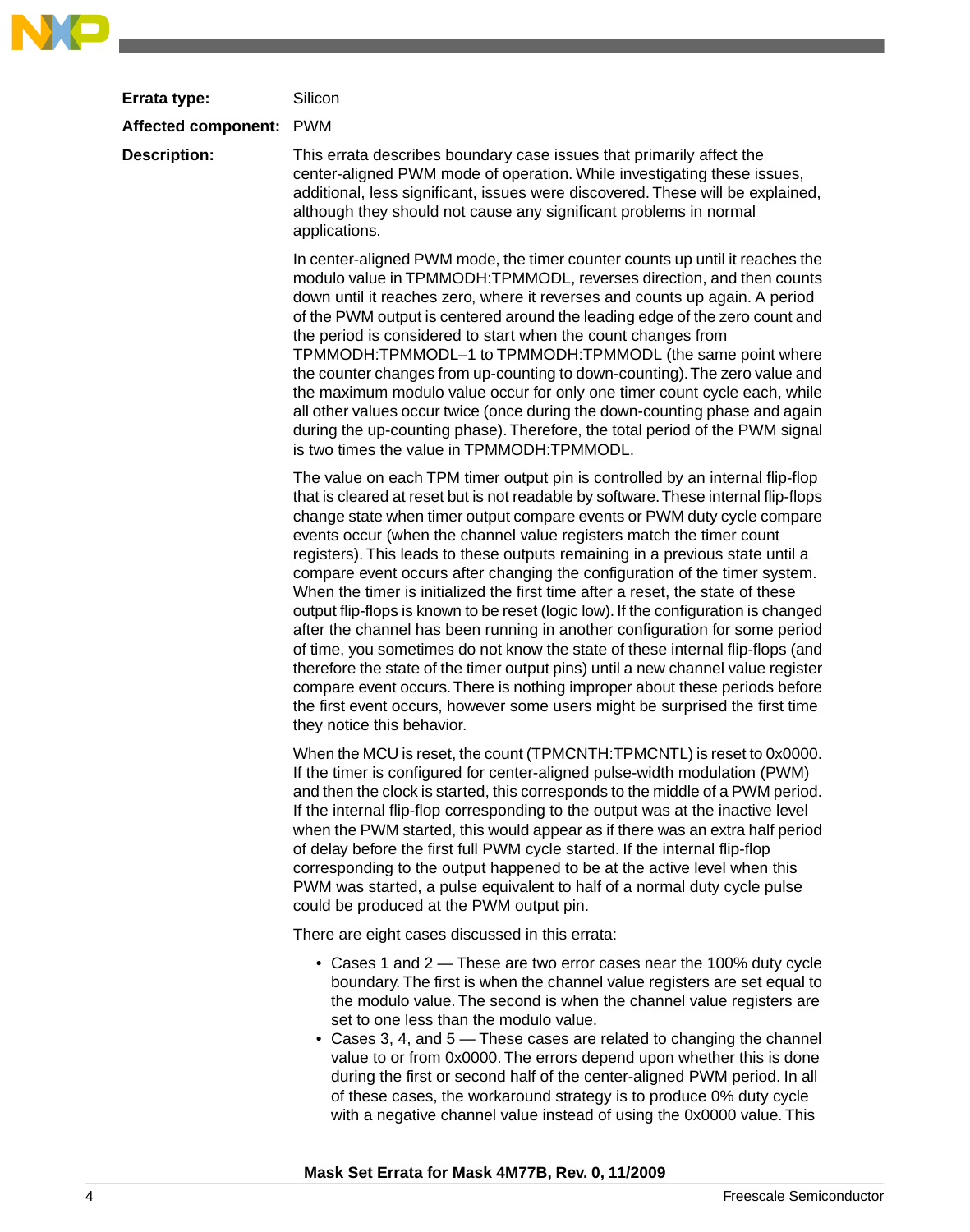

|                    | can be done by checking any value that is about to be written to the<br>channel value registers, and then decrement the 16-bit value or the<br>high-order byte of the value before writing it to the channel value<br>registers. This produces the desired 0% duty cycle and avoids the<br>problems related to a zero in the channel value registers.<br>• Case 6 – Although this behavior wasn't discussed in the data sheet,<br>the operation is different than some users might expect. In edge-aligned<br>PWM mode, when the channel value is changed from zero to a non-zero<br>value, the new PWM settings can take an extra half PWM period to take<br>effect. It is unlikely that this would cause any problems in any practical<br>application system.<br>• Case 7 – This case is more of a clarification of an unusual situation<br>rather than a design problem. This case happens when the prescale<br>factor is changed during operation and only affects center-aligned PWM.<br>It would be very unusual to change the prescale setting after it is set<br>during reset initialization. The prescale flip-flops are not reset when the<br>prescale setting is changed, so the first prescaled clock period after a<br>change may be shorter or longer than expected.<br>• Case 8 - This case would only arise when a series of unlikely events<br>happened to occur. It affects only center-aligned PWM mode if the timer<br>counter is stopped, reset, and restarted when the count value happened<br>to be equal to the TPMxMODH:TPMxMODL value. Because the timer<br>counter would not normally be stopped during operation in center-aligned<br>PWM mode, this case should never arise in a practical application. |
|--------------------|--------------------------------------------------------------------------------------------------------------------------------------------------------------------------------------------------------------------------------------------------------------------------------------------------------------------------------------------------------------------------------------------------------------------------------------------------------------------------------------------------------------------------------------------------------------------------------------------------------------------------------------------------------------------------------------------------------------------------------------------------------------------------------------------------------------------------------------------------------------------------------------------------------------------------------------------------------------------------------------------------------------------------------------------------------------------------------------------------------------------------------------------------------------------------------------------------------------------------------------------------------------------------------------------------------------------------------------------------------------------------------------------------------------------------------------------------------------------------------------------------------------------------------------------------------------------------------------------------------------------------------------------------------------------------------------------------------------------------------------|
| <b>Workaround:</b> | Case 1: Center-Aligned PWMChannel Value (TPMxCnVH:TPMxCnVL) =<br>Modulo Value (TPMxMODH:TPMxMODL)                                                                                                                                                                                                                                                                                                                                                                                                                                                                                                                                                                                                                                                                                                                                                                                                                                                                                                                                                                                                                                                                                                                                                                                                                                                                                                                                                                                                                                                                                                                                                                                                                                    |
|                    | This should produce 100% duty cycle where the TPM output pin remains at<br>the active level continuously. Instead, the output remains at the inactive level,<br>which corresponds to 0% duty cycle.                                                                                                                                                                                                                                                                                                                                                                                                                                                                                                                                                                                                                                                                                                                                                                                                                                                                                                                                                                                                                                                                                                                                                                                                                                                                                                                                                                                                                                                                                                                                  |
|                    | Check any value that is about to be written to the channel value registers. If<br>the value is the same as the modulo value, increment the value before writing<br>it to the channel value register. This workaround will work for any modulo<br>value that is greater than zero and less than 0x7FFF. Setting the channel<br>value to any 2's complement negative value (0x8000 through 0xFFFF) results<br>in 0% duty cycle as expected and described in the original TPM<br>documentation.                                                                                                                                                                                                                                                                                                                                                                                                                                                                                                                                                                                                                                                                                                                                                                                                                                                                                                                                                                                                                                                                                                                                                                                                                                         |
|                    | Another workaround would be to choose not to use 100% duty cycle in the<br>application. Not all applications require the range to include the 100% duty<br>cycle case.                                                                                                                                                                                                                                                                                                                                                                                                                                                                                                                                                                                                                                                                                                                                                                                                                                                                                                                                                                                                                                                                                                                                                                                                                                                                                                                                                                                                                                                                                                                                                               |
|                    | Case 2: Center-Aligned PWMChannel Value (TPMxCnVH:TPMxCnVL) =<br>Modulo Value Minus 1 (TPMxMODH:TPMxMODL - 1)                                                                                                                                                                                                                                                                                                                                                                                                                                                                                                                                                                                                                                                                                                                                                                                                                                                                                                                                                                                                                                                                                                                                                                                                                                                                                                                                                                                                                                                                                                                                                                                                                        |
|                    | This should produce almost 100% duty cycle where the TPM output pin<br>remains at the active level for [(TPMxCnVH:TPMxCnVL x<br>100)/(TPMxMODH:TPMxMODL)]% of the period. Instead, the output remains<br>at the inactive level which corresponds to 0% duty cycle.                                                                                                                                                                                                                                                                                                                                                                                                                                                                                                                                                                                                                                                                                                                                                                                                                                                                                                                                                                                                                                                                                                                                                                                                                                                                                                                                                                                                                                                                   |
|                    | Reduce the prescale factor by a factor of two and then multiply the modulo<br>and channel value settings by a factor of two. In this way, the frequency and<br>resolution of the PWM output remain the same but channel values are always<br>even numbers and are never equal to the modulo setting minus one.                                                                                                                                                                                                                                                                                                                                                                                                                                                                                                                                                                                                                                                                                                                                                                                                                                                                                                                                                                                                                                                                                                                                                                                                                                                                                                                                                                                                                       |

**Mask Set Errata for Mask 4M77B, Rev. 0, 11/2009**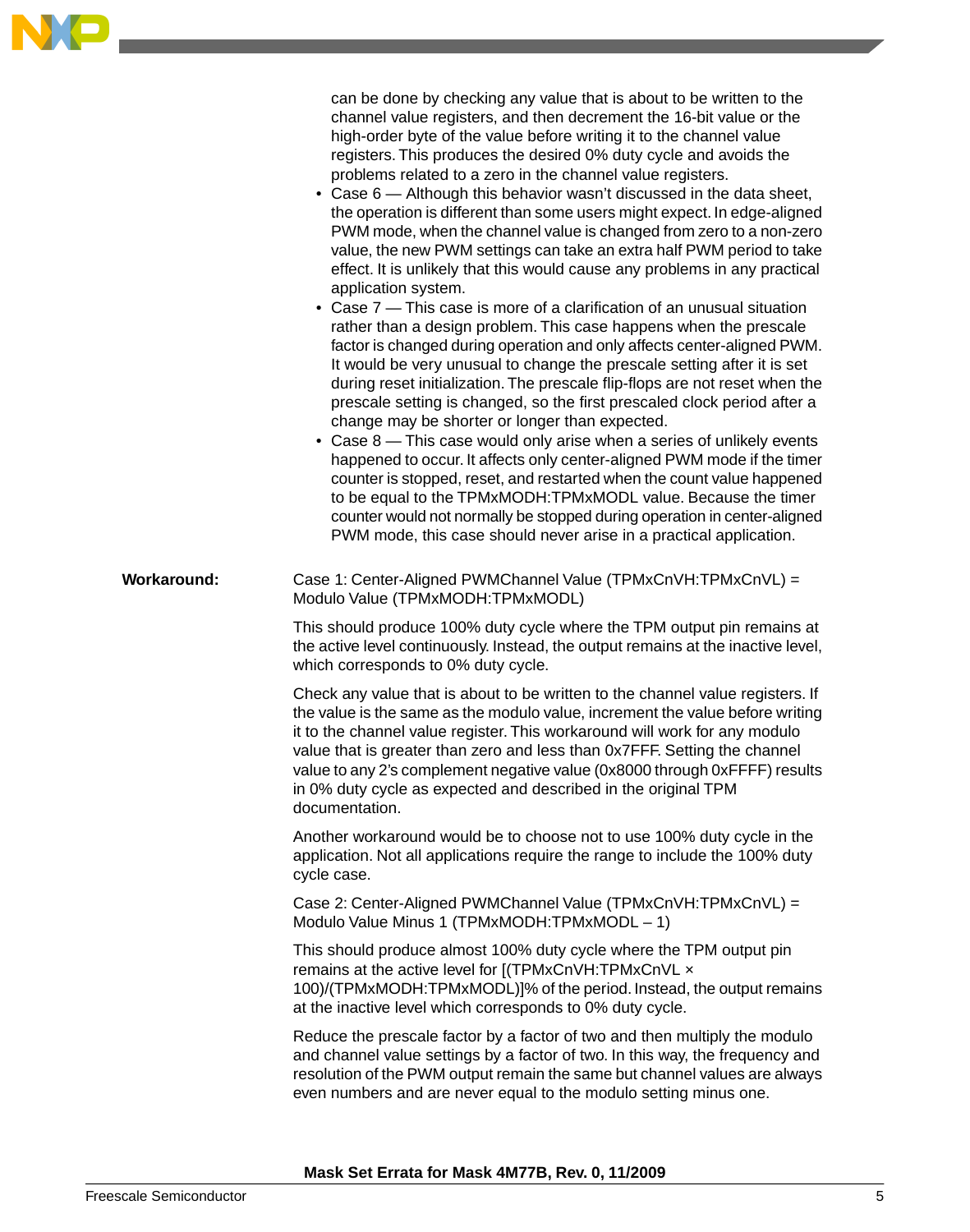

Consider the case of a 20-MHz bus frequency, 25-kHz PWM frequency, and 0.25% resolution on the duty cycle. Before making the adjustments suggested in this workaround, you could have the following setup: Set the modulo to 400 and the prescale factor in PS2:PS1:PS0 to divide by 2 (0:0:1). Each step of the channel value from 0–1–2…398–399–400 would increase the duty cycle by 0.25%.

Increasing the modulo value to 800 and reducing the prescale factor to divide-by one, would still produce the same period or PWM frequency. If the original channel values were multiplied by two (shift left one bit position) before writing them to the channel value register, the resolution would still be 0.25% per step of the channel value, but the channel values would step by 2 each time as in 0-2-4-6…796-798-800. With this workaround, the channel value would never be equal to the modulo value minus one, and the error condition would not arise.

With common HCS08 bus frequencies, practical PWM frequencies, and reasonable resolution requirements, there is enough speed and flexibility in the TPM system so this workaround should work well with all except the most unusual application systems.

Another workaround would be to limit the range of allowed values in the channel value register so it does not include the TPMxMODH:TPMxMODL or (TPMxMODH:TPMxMODL – 1) values. Not all applications require the range to include these values.

Case 3: Center-Aligned PWMTPMxCnVH:TPMxCnVL Changed from 0x0000 to a Non-Zero Value

This case occurs only while the counter is counting down (first half of the center-aligned PWM period). The PWM output changes to the active level at the middle of the current PWM period as the count reaches 0x0000 instead of waiting for the start of a new PWM period to begin using the new duty cycle setting.

Use a negative channel value instead of 0x0000 to produce 0% duty cycle. This can be done by checking any value that is about to be written to the channel value registers, and then decrementing the 16-bit value or the high-order byte of this value before writing it to the channel value registers. This produces the desired 0% duty cycle and it avoids the problems related to a zero in the channel value registers.

Case 4: Center-Aligned PWMTPMxCnVH:TPMxCnVL Changed from a Non-Zero Value to 0x0000

This case occurs only while the counter is counting up (second half of the center-aligned PWM period) but before the count reaches the channel value setting in TPMxCnVH:TPMxCnVL. The PWM output remains at the active level until the end of the current PWM period instead of finishing the current PWM period using the old channel value setting.

Use a negative channel value instead of 0x0000 to produce 0% duty cycle. This can be done by checking any value that is about to be written to the channel value registers, and then decrement the 16-bit value or the high-order byte of this value before writing it to the channel value registers.This produces the desired 0% duty cycle and it avoids the problems related to a zero in the channel value registers.

Case 5: Center-Aligned PWMTPMxCnVH:TPMxCnVL Changed from 0x0000 to a Non-Zero Value

### **Mask Set Errata for Mask 4M77B, Rev. 0, 11/2009**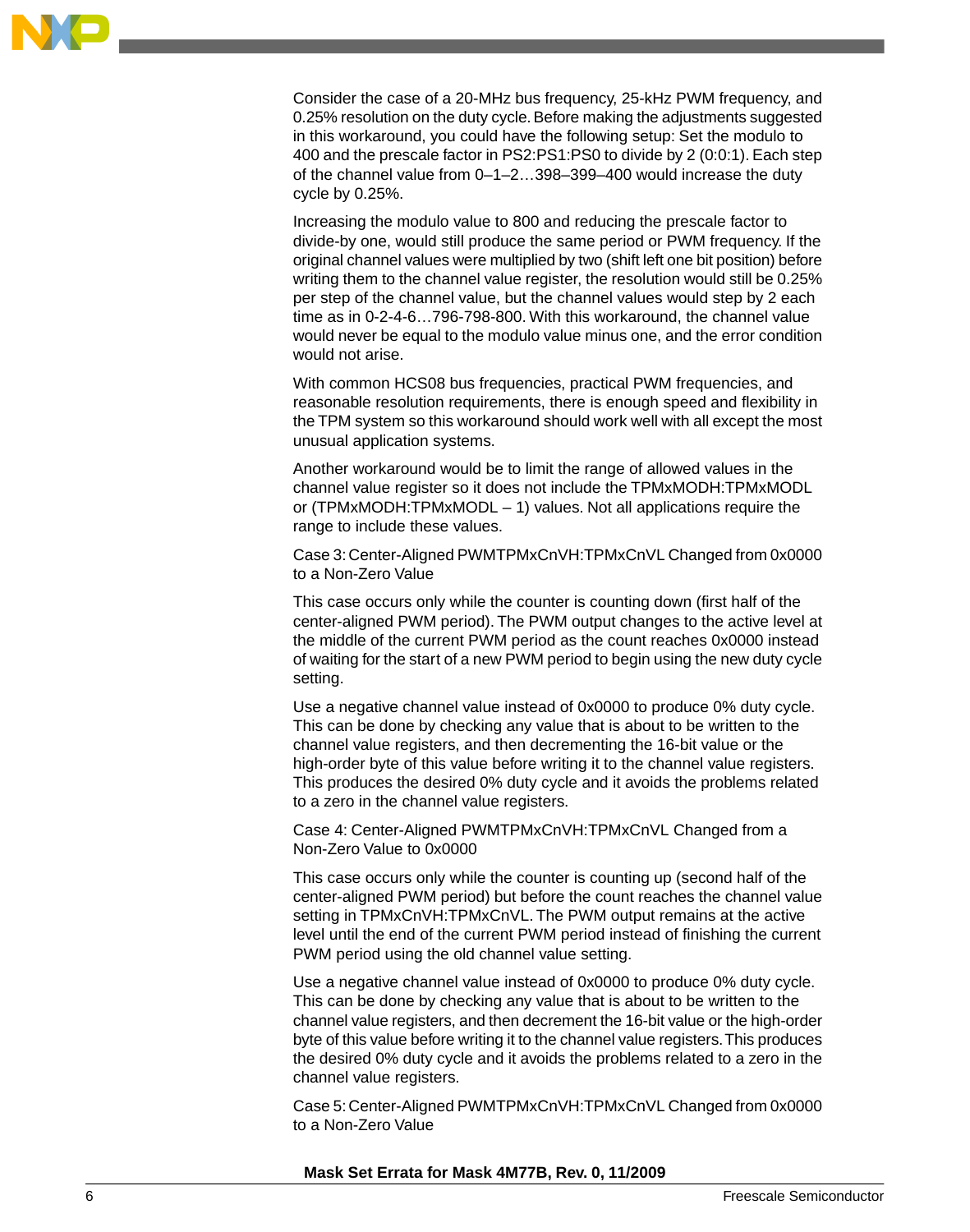

This case occurs only while the counter is counting down (first half of the center-aligned PWM period) and then TPMxCnVH:TPMxCnVL is changed back to 0x0000 during the first half of the next PWM period (while the counter is counting down). This is a very unlikely case in any practical application. The PWM output changes to the active level at the middle of the first PWM period as the count reaches 0x0000 instead of waiting for the start of a new PWM period to begin using the new duty cycle setting, and then the output remains active until the end of the second PWM period. In this very unusual case, the PWM output remains active for one and one-half PWM periods rather than remaining inactive for the first PWM period and then active for 2 × TPMxCnVH:TPMxCnVL during the next PWM period.

Use a negative channel value instead of 0x0000 to produce 0% duty cycle. This can be done by checking any value that is about to be written to the channel value registers, and then decrementing the 16-bit value or the high-order byte of this value before writing it to the channel value registers. This produces the desired 0% duty cycle and it avoids the problems related to a zero in the channel value registers.

Case 6: Edge-Aligned PWMTPMxCnVH:TPMxCnVL Changed from 0x0000 to a Non-Zero Value

This is a minor issue related to edge-aligned PWM when duty cycle is changed from 0x0000 to a non-zero value. This issue is a specification clarification rather than a design error.

In this case, the channel value update occurs at the same time as the new PWM period begins, but due to circuit delays, the update occurs slightly too late for the new duty cycle to take effect for that PWM period and an extra period of 0% duty cycle is produced. This causes the new PWM duty cycle to take effect one PWM period later than expected. This should not cause any application problems so the data book functional description will be changed to clarify this situation.

Case 7: Changing the Counter Prescaler while the TPM Counter Is Disabled

This case would not arise in most applications because it would be unusual to change the prescaler at any time other than initial timer setup after reset.

- 1. TPM counter was previously running
- 2. Counting is stopped by writing 0:0 to CLKS[1:0]
- 3. Change prescale value PS[2:1:0] to a different value while keeping clocks off  $(CLKS[1:0] = 0:0)$
- 4. Clear the counter by writing any value to TPMxCNTH:TPMxCNTL
- 5. Turn clocks back on by writing to CLKS[1:0]

Unexpected Operation: The prescaler divider flip-flops begin counting from the prior value rather than starting from zero. This can result in the counter detecting the first clock edge after restarting, either earlier or later than expected.

Case 8: Center-Aligned PWM, Counter is Stopped, Reset, and Restarted when Counting Up and Count Equals the Modulo Value

This case is extremely unlikely to occur in any practical application because it would be very unusual to stop or reset the TPM counter while using center-aligned PWM mode.

1. TPM counter is counting up in center-aligned PWM mode (second half of a PWM period)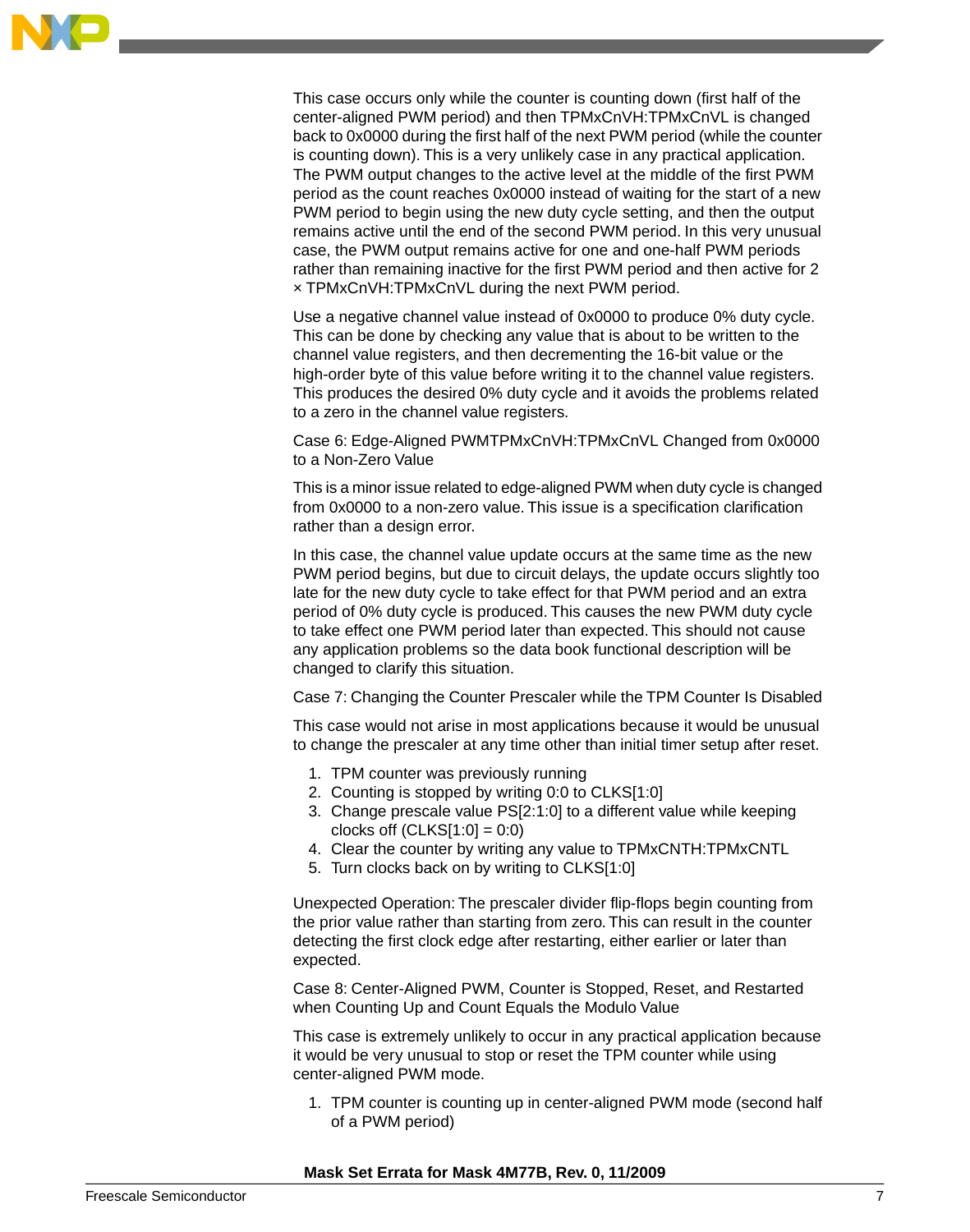

- 2. Counter is stopped (write  $CLKS[1:0] = 0:0$ ) when count equals modulo value (the direction would normally change from up counting to down counting at the next clock edge)
- 3. Counter is reset to 0x0000 by writing any value to TPMxCNTH:TPMxCNTL
- 4. Counter is turned on again by writing to CLKS[1:0]

Unexpected Operation: Because the internal up/down indicator was not cleared when the counter was reset, the counter begins counting down from 0x0000 to 0xFFFF–0xFFFE… This causes the timing of the first PWM period after the counter reset to be longer than expected.

## **SE96B-IRQ: Possible high current in stop mode If KBI/IRQ enabled**

| Errata type:               | Silicon                                                                                                                                                                                                                                                                                                                                                                                                                                                                                           |
|----------------------------|---------------------------------------------------------------------------------------------------------------------------------------------------------------------------------------------------------------------------------------------------------------------------------------------------------------------------------------------------------------------------------------------------------------------------------------------------------------------------------------------------|
| <b>Affected component:</b> | IRQ, KBI                                                                                                                                                                                                                                                                                                                                                                                                                                                                                          |
| <b>Description:</b>        | In stop mode, with the IRQ or KBI pin functions enabled but the IRQ/KBI<br>interrupt disabled, a toggle on the IRQ/KBI pin will turn on the voltage regulator<br>and oscillator, causing the clocks to run. This results in higher stop $I_{DD}$ . In<br>this condition, the CPU is halted (as if in wait mode) and the chip level interrupt<br>is not generated. This higher current condition can also happen if the flag is<br>set at time of stop entry.                                      |
| Workaround:                | This problem applies to the non-interrupt functions that are shared with IRQ<br>and KBI functions. Because interrupts from IRQ or KBI are disabled, these<br>pins are not used to wake up the MCU from stop. To prevent signals on IRQ<br>or KBI from causing an unexpected partial wakeup from stop in these<br>applications, disable the IRQ and KBI modules just before entering stop mode.<br>Also verify that any previous interrupt flags associated with IRQ and KBI have<br>been cleared. |